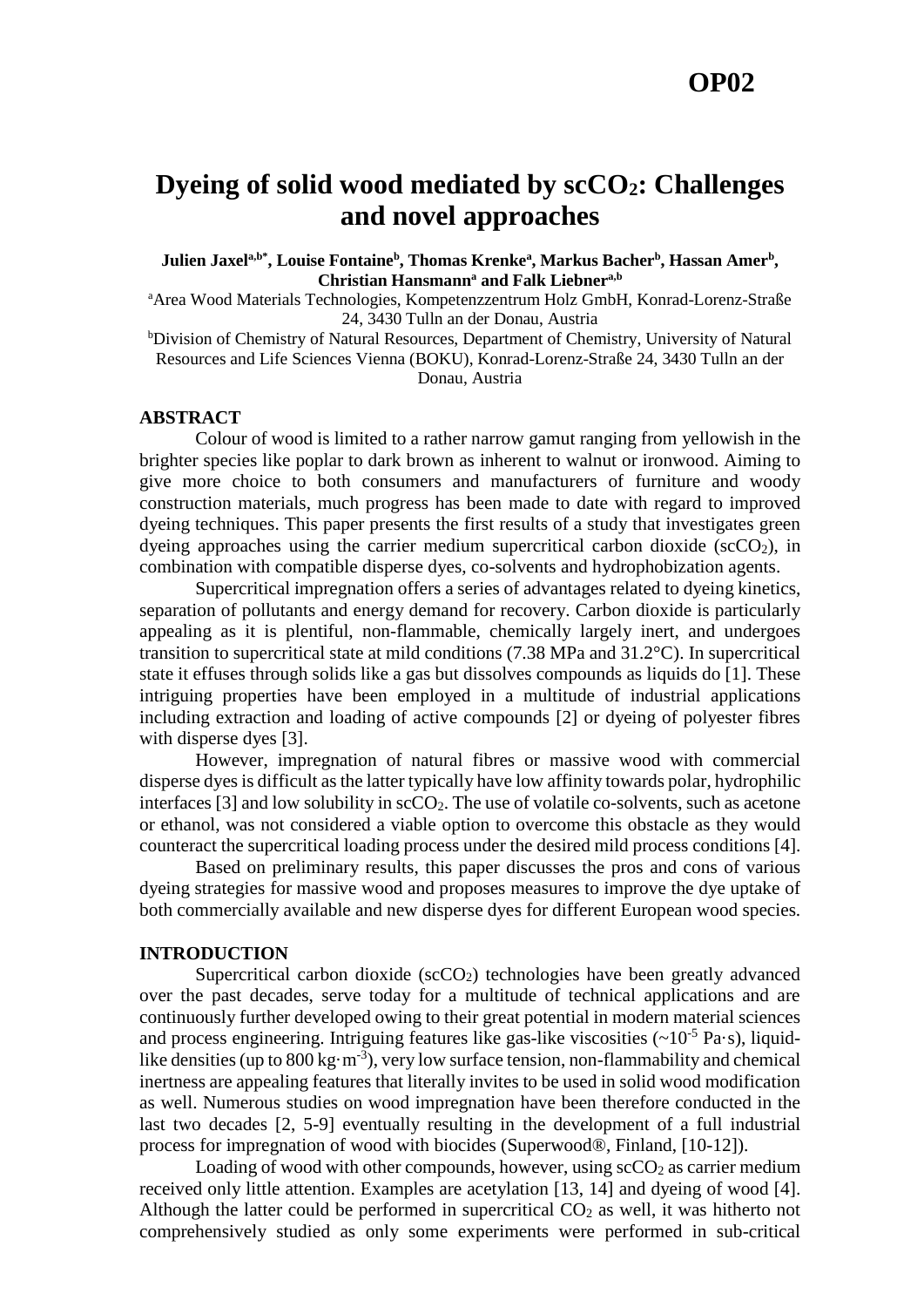conditions (2.5, 5.0 MPa) using volatile solvents (ethanol, hexane) and a pressure gradient indicating that working in supercritical state would be not required.

Interestingly,  $\sec O_2$  is already used at industrial scale to colour polyester (PET) fibers with disperse dyes [15, 16]. Dyeing of cellulosic fibers, at the contrary, turned out more challenging. This is, however, comprehensible looking at the two  $\text{scCO}_2$ -mediated impregnation mechanisms reported in the literature. The first one is based on the fact that  $\sec O_2$  can plasticise efficiently synthetic polymers allowing a high degree of impregnation. Here, the dye (or other modification agent) is deposited into the polymer matrix while  $CO<sub>2</sub>$  is quickly leaving the matrix during depressurisation. The second mechanism is based on the partition coefficient that imparts a higher affinity for the matrix to the solute instead of for the supercritical fluid [17]. In the case of natural polymers like cellulose, extensive intra- and intermolecular hydrogen bonding largely impedes swelling in  $\sec O_2$ . Moreover, disperse dyes are hydrophobic, suggesting a low partition coefficient between them and the hydrophilic polysaccharides. Thus, dyeing of natural fibers might be limited due to both the poor affinity of hydrophilic surfaces for non-polar dyes and the lacking swelling capabilities for natural hydrophilic polymers.

Recently, it has been shown that the bark of the cork oak (*Quercus suber L.*) can be coloured with disperse blue 14 using  $\sec O_2$  [18]. This is in so far surprising that cork is a lightweight but entirely closed-porous material with thin walls separating the gas-filled voids [19, 20]. High contents of hydrophobic suberin render these cell walls and, hence, cork as such impermeable to liquids [21] which is commercially used for sealing of wine bottles.

Considering these properties, we hypothesized that the good colourability of cork with non-polar disperse dyes using  $CO<sub>2</sub>$  as carrier medium should be the result of the particular chemical composition of the (secondary) cell walls composed of alternating layers of suberin and waxes [19, 21]. Suberin itself constitutes up to 50% of these walls and forms two domains, a polyphenolic and a polyaliphatic one. It is therefore likely that  $\sec O_2$  has the capability to swell both the waxes and the polyaliphatic domains in suberin rendering thus cork permeable for  $\sec 0_2$  and to provide a higher partition coefficient between the non-polar cell constituents and the non-polar disperse dyes. Following this hypothesis, we pre-modify solid wood with a waxy compound in an attempt to mimic the hydrophobic cell wall constituents of cork and to improve the  $\sec O_2$  colourability of wood. The first results of this study using representative wood species (birch, beech, oak, reference cork) are presented and comprehensively discussed.

# **MATERIALS AND METHODS**

All specimens subjected to liquid wax pre-impregnation were dried before soaking in the respective molten wax  $(90^{\circ}C, 2 \text{ hrs.})$  and submitted to alternating cycles of vacuum (8 kPa) and atmospheric pressure in order to accelerate the wax uptake.

Supercritical dyeing experiments were performed using high-pressure supercritical CO<sub>2</sub> equipment (Separex, Champigneulles, France) connected to a 200 mLautoclave (internal diameter of 34.5 mm). Disperse blue 134, in excess (ca. 100 mg), was filled into an empty teabag which was placed at the bottom of a sample holder. The different small wood and cork specimens  $(20 \times 10 \times 10 \text{ mm})$  were randomly placed onto the different stages of the sample holder. After adjusting the temperature to 45°C the equipment was pressurized at a rate of approx. 0.43 MPa·min-1 which was considered to be slowly enough to allow for pressure equilibration in the interior of the semi-porous samples. After reaching working pressure  $(20.0 \pm 2.0 \text{ MPa})$  both pressure and temperature were kept constant for 25 h. Then the heating systems were switched off and the autoclave was slowly depressurised at 0.22 MPa·min<sup>-1</sup>; the final temperature was typically around 32°C.

Colour measurements covering the wavelength range of 400-700 nm were performed on 12 ( $\emptyset$  6 mm) spots for each sample, thereof 8 spots at the surface and 4 spots at the interior of longitudinally halved specimen using a Phyma CODEC 400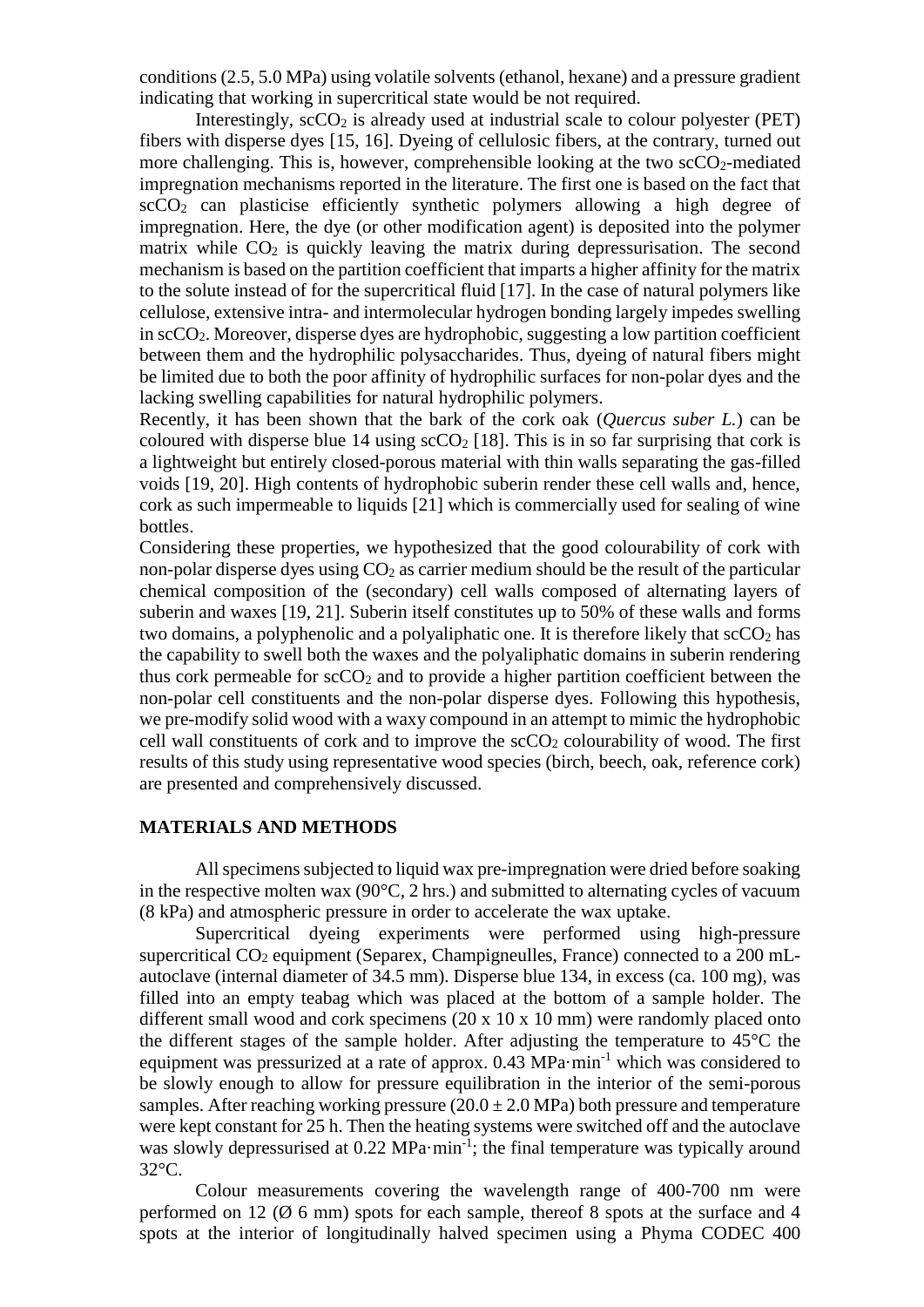spectrophotometer. The reproducibility of the measurement through all the process steps was insured by a home-made specimen holder. The obtained absorption data were evaluated for their values in the CIELAB colour space as expressed by the parameters L\* (lightness, 0 to 100),  $a^*$ , varying from green (-50) to red (+50),  $b^*$ , comprising the range from blue (-50) to yellow (+50), and the Euclidean distance  $\Delta E$ . The latter can be regarded as a summary of these measurements as ΔE reports the average colour change. It is generally agreed upon that the human eye can distinguish a colour change when ΔE is greater than 2. The colour of each sample was quantified for every step of the process to evaluate the respective influence on  $L^*$ ,  $a^*$ ,  $b^*$  and  $\Delta E$ .

### **RESULTS**

Loading of native wood samples with Disperse Blue 134 as intended to accomplish by precipitation of the dye from respective solutions in  $\sec O_2$  upon slow depressurization translated into very low dye uptake. The overall change of colour, estimated by the value of  $\Delta E$ , was 24.8 ( $\pm$  1.4) for the outside surface of birch only. Dye uptake was even lower for oak ( $\Delta E$  14.3±1.1) and beech ( $\Delta E$  16.2±1.4). The colour change for the interior of the halved samples was close to the limit of detection for the human eye;  $\Delta E$  reached 6.6 ( $\pm$  1.1) for oak and 5.5 ( $\pm$  2.3) for beech only. These considerable differences between exterior and interior loading by scCO<sub>2</sub>-based wood impregnation processes have been mentioned in previous studies, too, such as for the preservative tebuconazole where the gradient between outside/inside loading was between 2.2 and 8.7 [7].

Dyeing of birch was somewhat more successful.  $\Delta E$  was here 18.4 ( $\pm$  2.2). Astonishingly, during the same experiment, cork could be nicely dyed and a deep blue coloration was obtained for both the exterior ( $\Delta E$  55.2±0.9) and interior surfaces ( $\Delta E$ 37.2±3.4). Even though this remarkably good colourability of cork had been anticipated to some extent from a recent report about dyeing of wood with disperse blue 14 using  $\sec CO_2$  [18], is indeed surprising considering the closed-porous, suberin-rich cork structure. Therefore, we hypothesized that suberin, a non-polar major constituent of the cork cell walls, plays a key role in mediating the diffusion of dye-loaded  $CO<sub>2</sub>$  by plasticization. Following this hypothesis we impregnated different wood samples with lipophilic compounds – for confidential reasons referred to as "waxes" – using an liquid, vacuum assisted impregnation approach.

The results confirmed that implementation of a lipophilization step – such as by impregnation of wood samples with molten waxes – prior to  $\sec O_2$  dyeing with disperse dyes (e.g., disperse blue 134) significantly improves the colour uptake for both the exterior and interior of the samples. This is evident from the considerable gain in ΔE for the outside surfaces of the wax-pretreated samples which was  $46.5\pm3.2$  for birch,  $33.1\pm3.4$ for beech and  $28.4\pm 2.5$  for oak. This is nearly twice the values obtained for the nonpretreated samples. The wax pre-treatment itself had a little impact only on ΔE.

Since  $\Delta E$  is calculated from the changes of  $L^*$ ,  $a^*$  and  $b^*$  - defined as variations from the initial state to the final;  $\Delta L^*$ ,  $\Delta a^*$  and  $\Delta b^*$  - it is possible to trace back precisely which of these CIELAB colour space components contribute to what extent to ΔE obtained after  $\sec O_2$  dyeing of wood with disperse blue 134.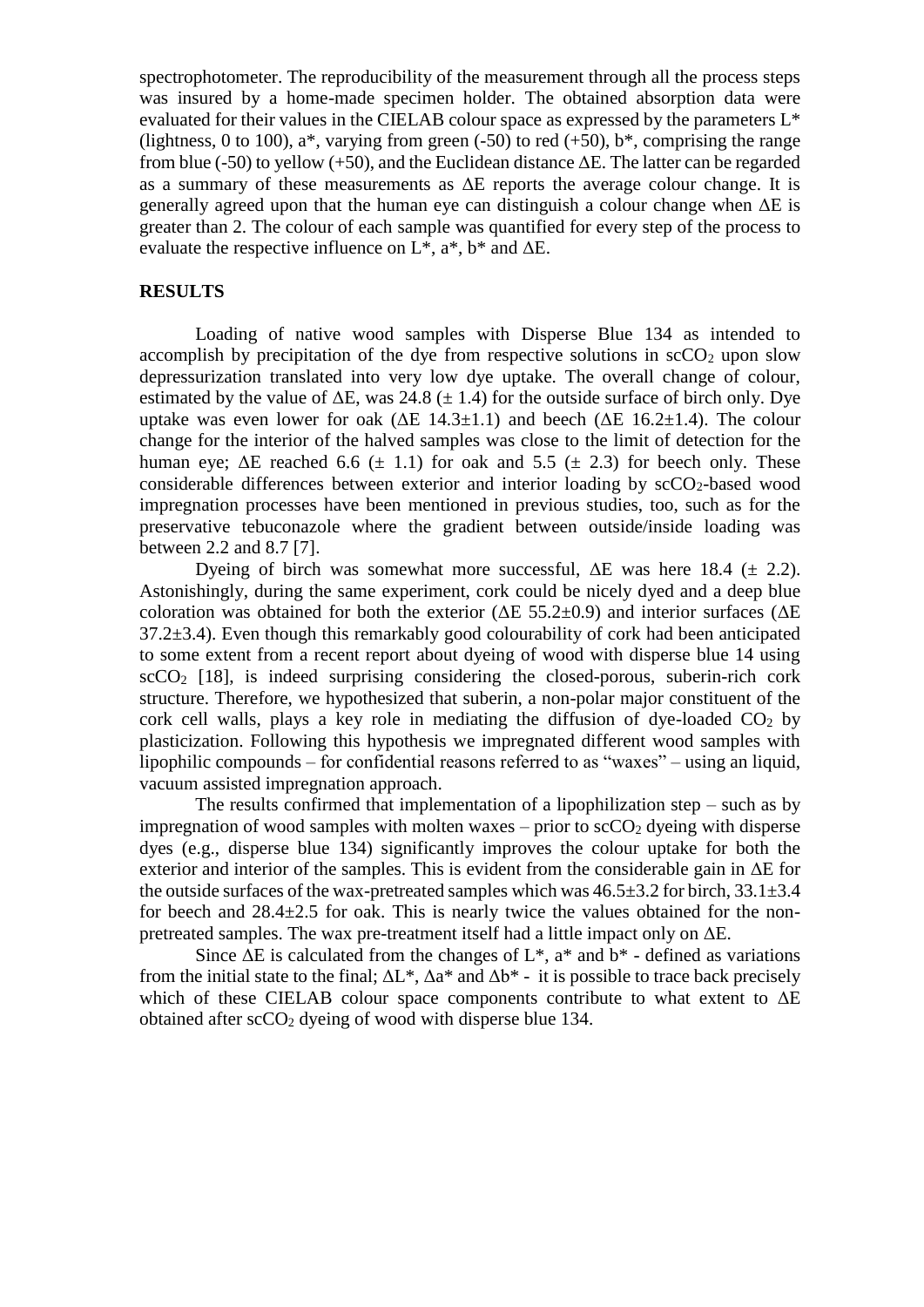

Figure 1: Characterisation of colour changes by CIELAB colour system of the considered specimens.

For non-wax pretreated samples it is evident that slight decreases in L\* (lightness) and in b\* are obtained only, confirming that a low amount of dyes had been loaded into the interior only. This is different for cork which has already relatively low values of L\*  $(55.3\pm1.9)$  and reached a very low value of lightness on the outside surface  $(25\pm3.3)$ ; resulting in a  $\Delta L^*$  of 30.8. In comparison, oak, beech and birch featured a  $\Delta L^*$  of 7.4, 7.6 and 12.9 respectively. The b\* values of cork were even more impressive and varied from 26.8 ( $\pm$  0.7; exterior) to -15.3 ( $\pm$  5.5; exterior). The resulting  $\Delta b^*$  is thus indicating that b\*, i.e. the blue component of the colour, is obviously the one which was most influenced by dyeing. Similarly, Δb\* of non-wax treated specimens was far lower than that with 9.9, 12.1 and 19.1 for treated oak, beech and birch respectively.

For wax-pretreated samples it was found that  $\sec O_2$  dyeing resulted in a significant decrease in both  $L^*$  and  $b^*$ . Most noteworthy is that for birch the value of  $b^*$ after dyeing reached nearly that of cork dyed in the same experiment  $(-15.3 \pm 1.3 \text{ vs.} -1.3 \text{ vs.} -1.3 \text{ vs.} -1.3 \text{ vs.} -1.3 \text{ vs.} -1.3 \text{ vs.} -1.3 \text{ vs.} -1.3 \text{ vs.} -1.3 \text{ vs.} -1.3 \text{ vs.} -1.3 \text{ vs.} -1.3 \text{ vs.} -1.3 \text{ vs.} -1.3 \text{ vs.} -1.3$ 7.3 $\pm$ 1.3) which represents a significant shift into the blue range while a\* remained largely unaffected.

## **CONCLUSION**

Pre-treatment of wood with certain waxes is a promising approach to improve the dyeing success of supercritical carbon dioxide assisted colourization with non-polar Disperse Dyes. This has been demonstrated for Disperse Blue 134 and selected wood samples (birch, oak, beech) representing a wide range wood species and colour. Even though the materials obtained still suffer from considerable colour inhomogeneities, i.e. colour gradients between exterior surface and core sections, there is promising evidence from current work that this obstacle can be overcome by synthesis of dyes of improved solubility in  $\sec O_2$  and use of certain co-solvents.

#### **ACKNOWLEDGEMENT**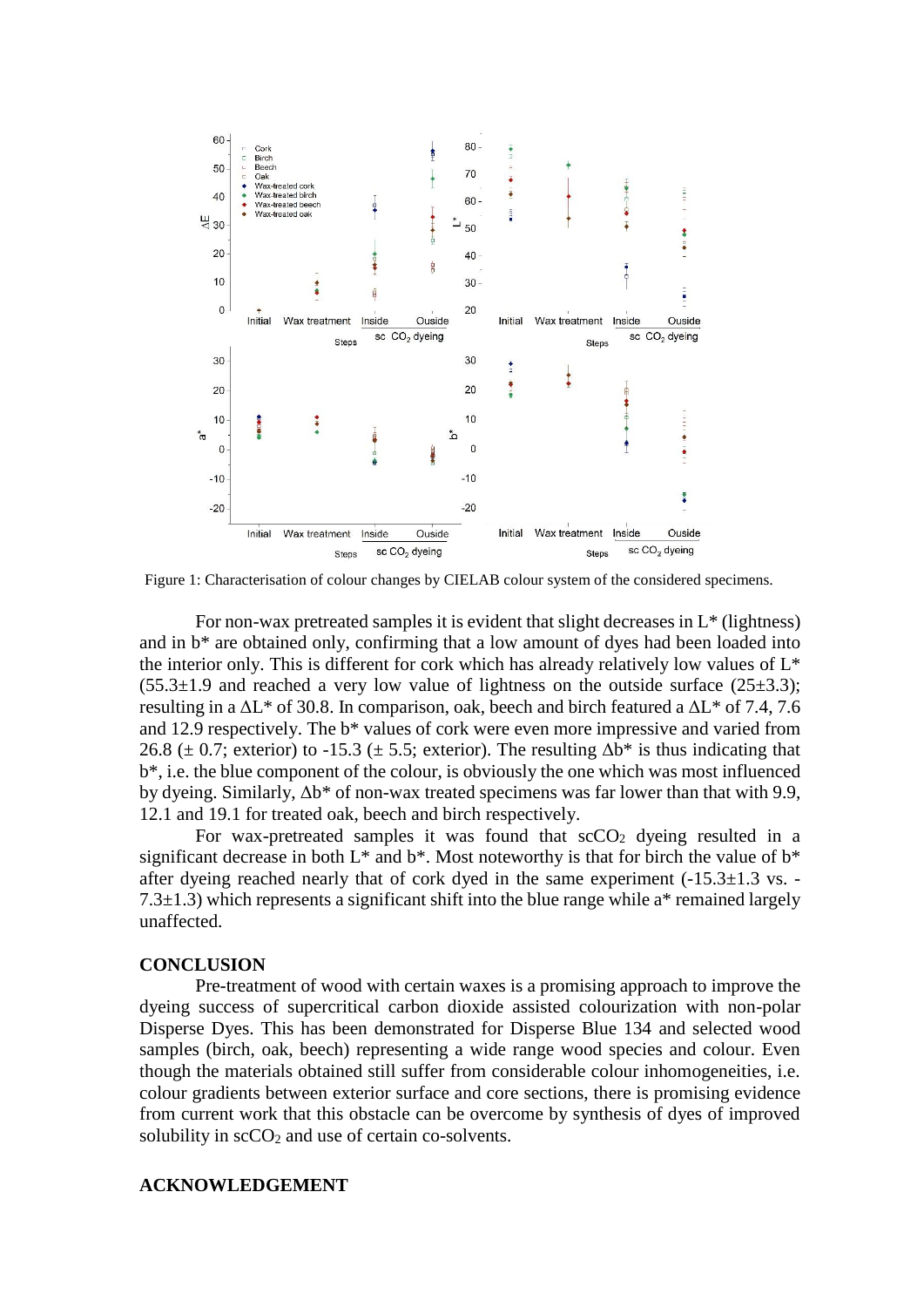The financial support by FFG The Austrian Research Funding Society through the BRIDGE project "Dyeing of massive wood mediated by supercritical  $CO<sub>2</sub>$ " (n°853234) is thankfully acknowledged.

# **REFERENCES**

[1] F. Cansell, B. Chevalier, A. Demourgues, J. Etourneau, C. Even, V. Pessey, S. Petit, A. Tressaud, F. Weill, Supercritical fluid processing: a new route for materials synthesis, Journal of Materials Chemistry, 9 (1999) 67-75.

[2] A.W. Kjellow, O. Henriksen, Supercritical wood impregnation, The Journal of Supercritical Fluids, 50 (2009) 297-304.

[3] M. Banchero, Supercritical fluid dyeing of synthetic and natural textiles – a review, Coloration Technology, 129 (2013) 2-17.

[4] M. Drescher, A. Jokisch, R. Steiner, R.D. Peek, H. Korte, Untersuchungen zur Tiefenfärbung von Holz unter Verwendung von verdichtetem Kohlendioxid, Chemie Ingenieur Technik, 77 (2005) 436-441.

[5] M.N. Acda, J.J. Morrell, K.L. Levien, Effect of process variables on supercritical impregnation of composites with tebuconazole, Wood and Fiber Science, 29 (1997) 282- 290.

[6] E. Sahle-Demessie, K.L. Levien, J.J. Morrell, Impregnation of wood with biocides using supercritical fluid carriers, in: Innovations in Supercritical Fluids, American Chemical Society, 1995, pp. 415-428.

[7] M.N. Acda, J.J. Morrell, K.L. Levien, Supercritical fluid impregnation of selected wood species with tebuconazole, Wood Science and Technology, 35 (2001) 127-136.

[8] S.-M. Kang, K.L. Levien, J.J. Morrell, Supercritical fluid impregnation of wood with biocides using temperature reduction to induce deposition, Wood Science and Technology, 39 (2005) 328-338.

[9] S.-M. Kang, M.-W. Cho, K.-M. Kim, D.-y. Kang, W.-M. Koo, K.-H. Kim, J.-Y. Park, S.-S. Lee, Cyproconazole impregnation into wood using sub- and supercritical carbon dioxide, Wood Science and Technology, 46 (2012) 643-656.

[10] T.M. Venås, N. Morsing, The performance of supercritical impregnated wood, in, Danish Technological Institute, Wood Technology, 2014.

[11] O. Henriksen, Method of performing an impregnating or extracting treatment on a resin-containing wood substrate, in, US 6,623,600, 2003.

[12] O. Henriksen, T. Larsen, S.B. Iversen, K. Felsvang, Process for treatment of wood using a carrier fluid under high pressure without damaging the wood, in, US 7,807,224, 2010.

[13] M. Matsunaga, D.C. Hewage, Y. Kataoka, A. Ishikawa, M. Kobayashi, M. Kiguchi, Acetylation of wood using supercritical carbon dioxide, Journal of Tropical Forest Science, 28 (2016) 132-138.

[14] M. Matsunaga, Y. Kataoka, H. Matsunaga, H. Matsui, A novel method of acetylation of wood using supercritical carbon dioxide, Journal of Wood Science, 56 (2010) 293-298. [15] H. Zheng, Y. Xu, J. Zhang, X. Xiong, J. Yan, L. Zheng, An ecofriendly dyeing of wool with supercritical carbon dioxide fluid, Journal of Cleaner Production, 143 (2017) 269-277.

[16] J.-J. Long, H.-M. Xu, C.-L. Cui, X.-C. Wei, F. Chen, A.-K. Cheng, A novel plant for fabric rope dyeing in supercritical carbon dioxide and its cleaner production, Journal of Cleaner Production, 65 (2014) 574-582.

[17] S.G. Kazarian, Polymer processing with supercritical fluids, Polymer Science, Serie C, 42 (2000) 78-101.

[18] I.M. Aroso, A.R.C. Duarte, R.R. Pires, J.F. Mano, R.L. Reis, Cork processing with supercritical carbon dioxide: Impregnation and sorption studies, The Journal of Supercritical Fluids, 104 (2015) 251-258.

[19] H. Pereira, M. Emília Rosa, M.A. Fortes, The cellular structure of cork from Quercus Suber L, IAWA Bulletin, 8 (1987) 213-218.